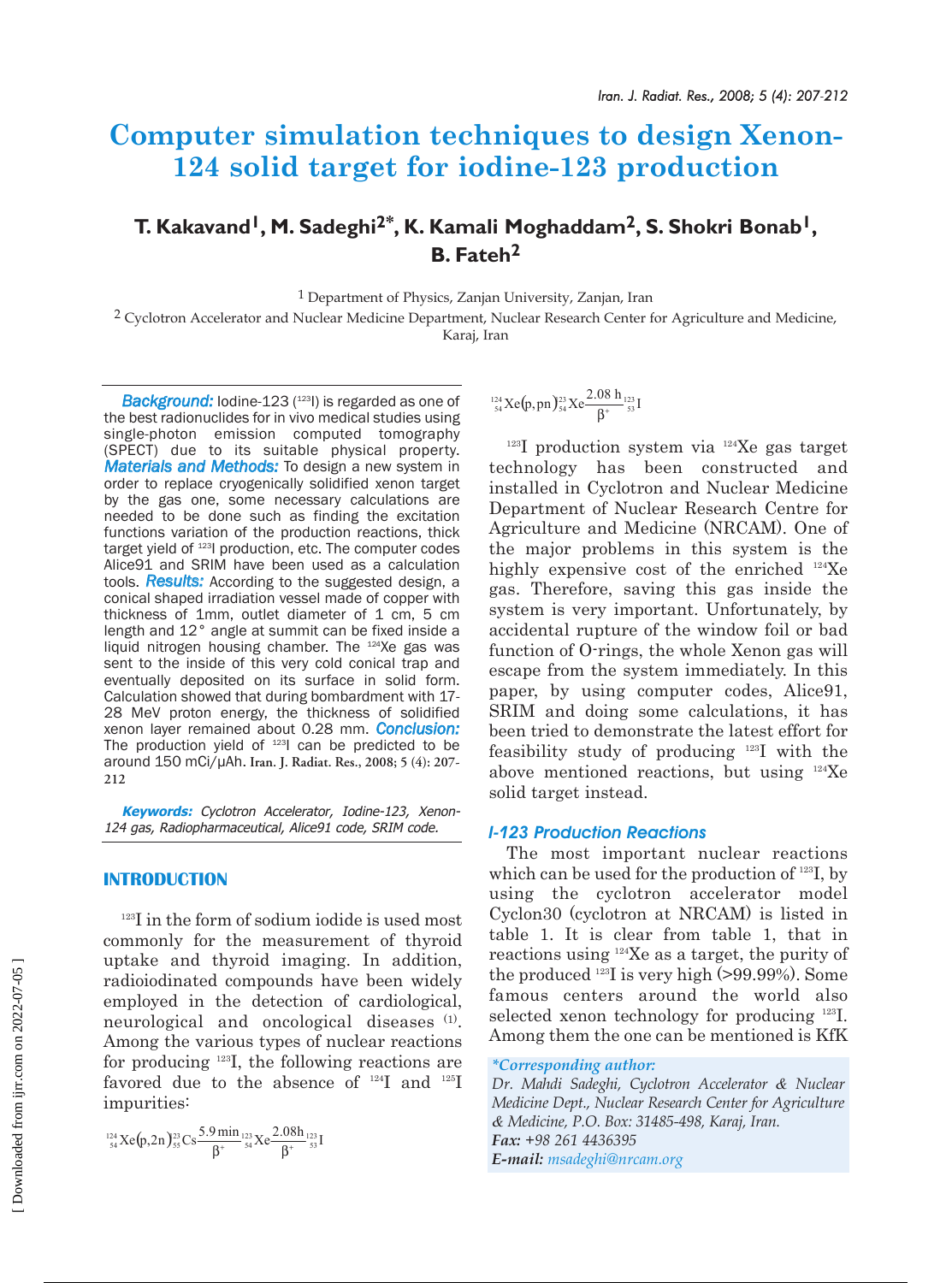#### *T. Kakavand, M. Sadeghi, K. Kamali Moghaddam et al.*

| Reaction                                                                        | Proton energy<br>range (MeV) | $124$ I, $125$ I impurities<br>$(\%)$ | $123$ purity<br>(%) |
|---------------------------------------------------------------------------------|------------------------------|---------------------------------------|---------------------|
| <sup>124</sup> Xe (p,2n) <sup>123</sup> Cs→ <sup>123</sup> Xe→ <sup>123</sup> I | $20 - 30$                    | $-$ , 0.01                            | > 99.99             |
| <sup>124</sup> Xe (p,pn) <sup>123</sup> Xe $\rightarrow$ <sup>123</sup> I       | $20 - 30$                    | $-0.01$                               | > 99.99             |
| <sup>123</sup> Te $(p,n)$ <sup>123</sup> I                                      | $10 - 15$                    | $1.7. -$                              | 98.3                |
| <sup>124</sup> Te $(p,2n)$ <sup>123</sup> I                                     | $23 - 26$                    | $3.8, -$                              | 96.2                |
| <sup>124</sup> Te $(d,3n)$ <sup>123</sup> I                                     | $8 - 16$                     | $0.4, -$                              | 97.5                |

Table 1. Nuclear reactions for Iodine-123 production, regarding NRCAM cyclotron beam outlet characteristics.

Karlsruhe, Nordion Inc. Vancouver, TU Eindhoven (2). In Iran, at Cyclotron and Nuclear Medicine Department of NRCAM, also enriched 124Xe gas target has been selected for producing 123I and its related pharmaceuticals (3). One of the main problems in using this technology is the difficulty for keeping the very expensive enriched xenon gas inside the system (about 50000 \$ per litter). Accidentally rupturing the Titanium window foils or bad functioning of O-rings at the position of pipes junctions through the system, will lead to the immediate escape of the whole expensive xenon gas from the system. Unfortunately, this serious problem reduces the tendency for routine production of 123I from enriched 124Xe technology. In the present study it was tried to demonstrate the latest effort in order to find a solution for overcoming this problem, by replacing xenon ice instead of the gas. This type of target has the advantage of being fail-safe in the sense that the frozen xenon won't be lost in the case of foil rupture.

# **MATERIALS AND METHODS**

#### *Method of calculation*

For designing a new system in order to replace cryogenically solidified xenon target by gas one, some necessary calculations are needed to be done, such as finding the excitation functions variation of the production reactions, thick target yield of 123I production, rate of heat transfer during proton bombardment, etc. In this respect, the computer codes Alice91<sup>(4)</sup>, and SRIM<sup>(5)</sup>, were used as the calculation tools.

#### *Thick Target Yield Production*

In order to calculate the production yield of 123I, the following equation has been used (6):

$$
\text{Yield} = 0.1017 \frac{\text{H} (1 - e^{-\lambda t})}{\text{M}} \int_{E_0}^{E_1} \frac{\sigma(E)}{\left(\frac{\text{d}E}{\text{d}x}\right)} \text{ d}E
$$

Yield=Thick target yield (mCi/µA-hr)  $T_{1/2}$  = Half-Life (hour)

 $(dE/dx)$  = Stopping Power (MeV/mg-

σ (E) = Reaction cross section (mb)

 $H = Isotopic enrichment (in %)$ 

M = Molecular mass

 $\text{cm}^2$ )

 $E_0$  = Outlet energy (in this work =28 MeV)  $E_i$  = Inlet energy (in this work =17 MeV)

In this relation, the value of the stopping power was calculated by SRIM code, and the reaction cross sections,  $\sigma$  (E), were extracted from the generated data in figure 1.



**Figure 1.** Cross section of the  $124$ Xe (p,2n)  $123$ Cs and  $124$ Xe (p,pn) 123Xe reactions obtained via Alice code.

#### *Heat Transfer Calculation*

According to the above achieved results, the best proton energy range for producing  $123$ I via  $124$ Xe target bombardment was between 17-28 MeV. By using SRIM code, the best thickness of solidified xenon target was calculated to be about 2.83 mm. In order to stop the remainder penetrated 17 MeV energy proton beam, the minimal thickness of copper element, which was decided to deposit solidified xenon on it (because of its high ability for transferring heat with coefficient k equal to 401 W/m.k), was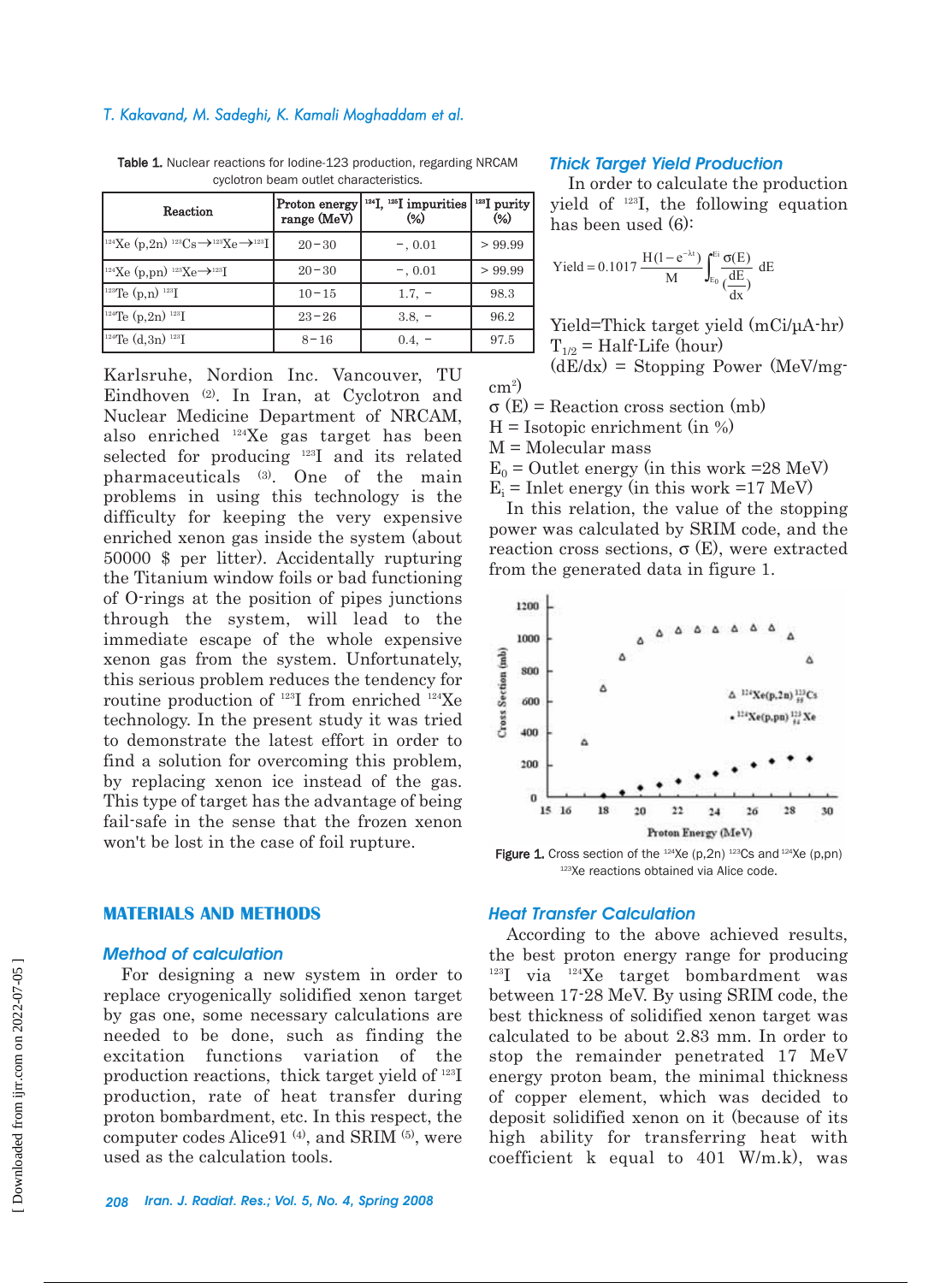calculated to be about 0.6 mm. Since the copper element, with 1 mm thickness, was also selected for constructing the body of the target house, there was no reason to worry about the penetration of proton beam, outside the system.

## **RESULTS AND DISCUSSION**

# *Excitation functions calculation*

Cross section variation determination (excitation functions) for two (p, 2n) and (p, pn) reactions were the most important subject for research in this field. For reaching the highest 123I production efficiency, it was necessary to find the best range of proton energy which in this energy range, the cross sections of these reactions had the maximum accessible value. In this regard the Alice91 code was used and the excitation functions of <sup>124</sup>Xe (p, 2n) <sup>123</sup>Cs<sup>-123</sup>Xe<sup>-123</sup>I and <sup>124</sup>Xe (p, pn)  $123$ Xe<sup>-123</sup>I is shown in figure 1, the best energy range of incident proton beam was between 17-28 MeV.

Comparisons of the achieved results with experimental data for the above two reactions are shown in figures 2 and 3. As it was shown in previous sections, the calculated excitation functions for the 124Xe  $(p, 2n)$ <sup>123</sup>Cs and <sup>124</sup>Xe  $(p, pn)$ <sup>123</sup>Xe reactions, was in agreement with the results obtained at other laboratories around the world (7, 8).

The thick target yield of 123I production, as a function of the proton energy was calculated after 6.6 hours bombardment (the waiting time at the end of bombardment



Figure 2. Cross section of  $124Xe$  (p, 2n)  $123Cs$  reaction obtained via Alice code and experimental data.



Figure 3. Cross section of  $124Xe$  (p,pn)  $123Xe$  reaction obtained via Alice code and experimental data.

needed to maximize the activity of the produced 123I) are shown in figures 4 and 5 for the above two reactions. It is clear from these curves that the production yields of 123I through (p, pn) reaction has been negligible in comparison with (p, 2n) reaction.



**Figure 4.** Thick target yield of  $^{123}$  for  $^{124}$ Xe(p,2n)  $^{123}$ Cs reaction as a function of the proton energy for solid xenon target.



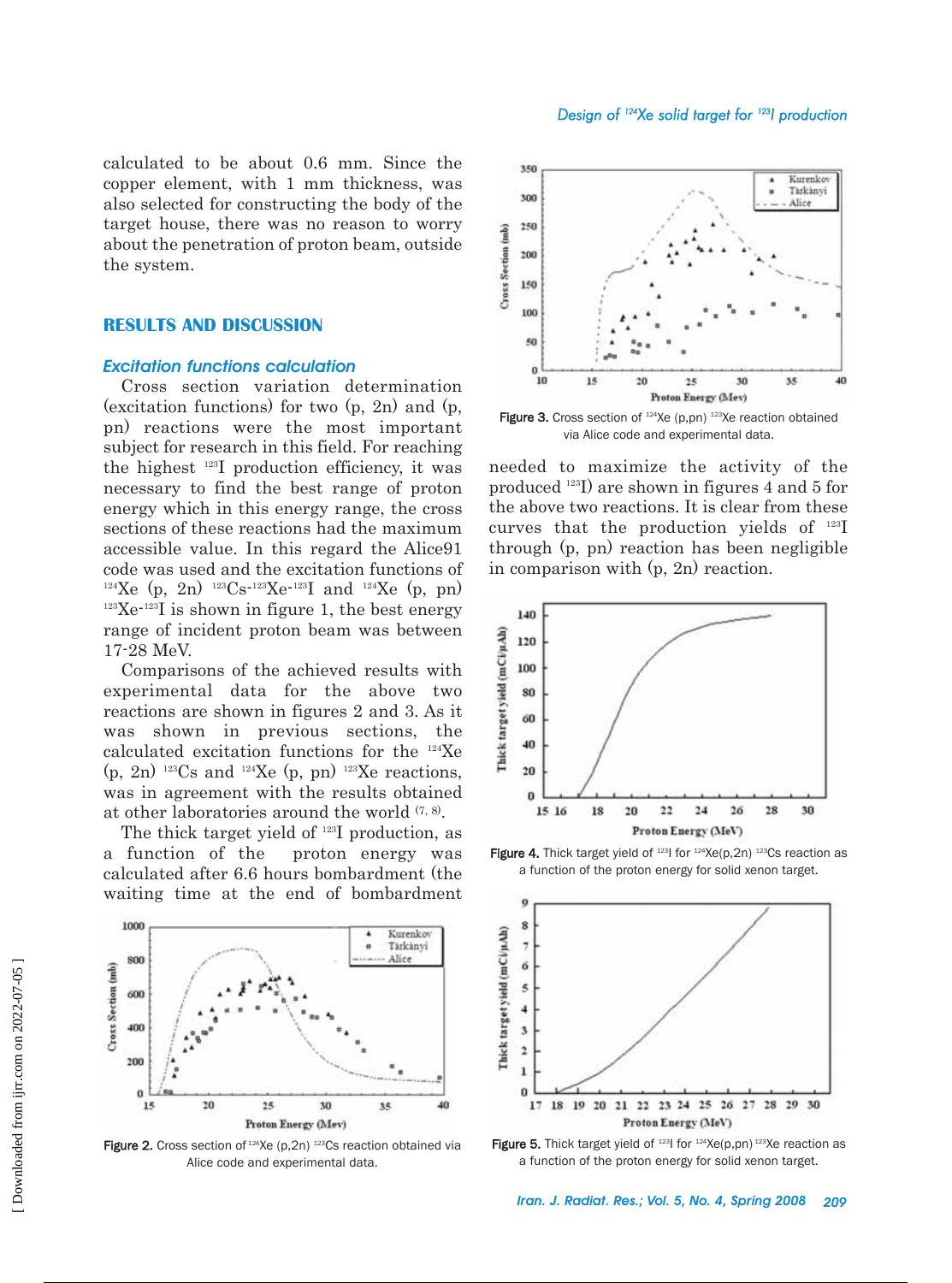#### *T. Kakavand, M. Sadeghi, K. Kamali Moghaddam et al.*

Figure 6 shows the variation of the thick target yield versus the proton energy for 123I production via xenon gas target, which was reported by Firouzbakht et al. (9). Comparison of the production yield of 123I through solid xenon target (figures 5 and 6), which was calculated at 6.6 hours after the end of bombardment, is much higher than that of the gas xenon target (9).



Figure 6. Integral thick target yield of <sup>123</sup>l versus proton energy for xenon gas target technology reported by Firouzbakht *et al.* (9).

However, because of lower stopping power for solid xenon target than the gas one, the thick target yield of 123I has been much higher for the former than the latter (about 140 mCi/µAh and 35 mCi/µAh, at proton energy range of 17-28 MeV).

Because of intense heat transfer characteristic of solid xenon material, its maximum thickness in solid form was not more than 0.5 mm (10). So to let the proton beam penetrate from inside the formed xenon ice body up to 2.83 mm, and to decrease its energy to 17 MeV, it was necessary to make the target house conically. Calculation showed that the best summit angle for this conical shape target house should be 12°. At this angle, the real thickness of xenon ice layer was about 0.2 mm, which was less than critical 0.05 mm thickness. The melting point of solid xenon was about 161°K (-112°C) and the temperature of liquid nitrogen was about 133°K (-140°C). In the worst condition of heat transferring between these two medium, the

maximum proton beam current permitted to enter the target house was about 1.46 µA.

#### *Design of target vessel*

The schematic diagram of the suggested conical irradiation copper vessel is shown in figure 7. The thickness of the cone is 1 mm with about 5 cm height and 1cm iterance diameter (in front of proton beam). The summit angle of this cone is 12°. The calculation showed that the weight of xenon gas which was sent inside the conical trap and cooled by liquid nitrogen, should have been about 0.7  $g \sim 120 \text{ cm}^3$  in order to deposit on the inside surface of it as a solid target material.



Figure 7. Schematic Diagram of our suggested target vessel for the proton bombardment of solid xenon.

Firouzbakht *et al.* <sup>(11)</sup>, have suggested a similar conical target vessel design with 15 degrees at summit of the cone. It is believed that by increasing the angle from 12 degree, the perpendicular thickness of the solid xenon, inside surface of the cone should increase in some way which eventually causes that xenon, like insulator, prevents the good heat removing from the system, during proton bombardment. Furthermore, in the present design the shape of summit was curved at inside edge. This form will be helpful for the reduction of the temperature gradient at the inside edge of summit, which eventually prevents the xenon gas change to ice shape, at this place, more than the other